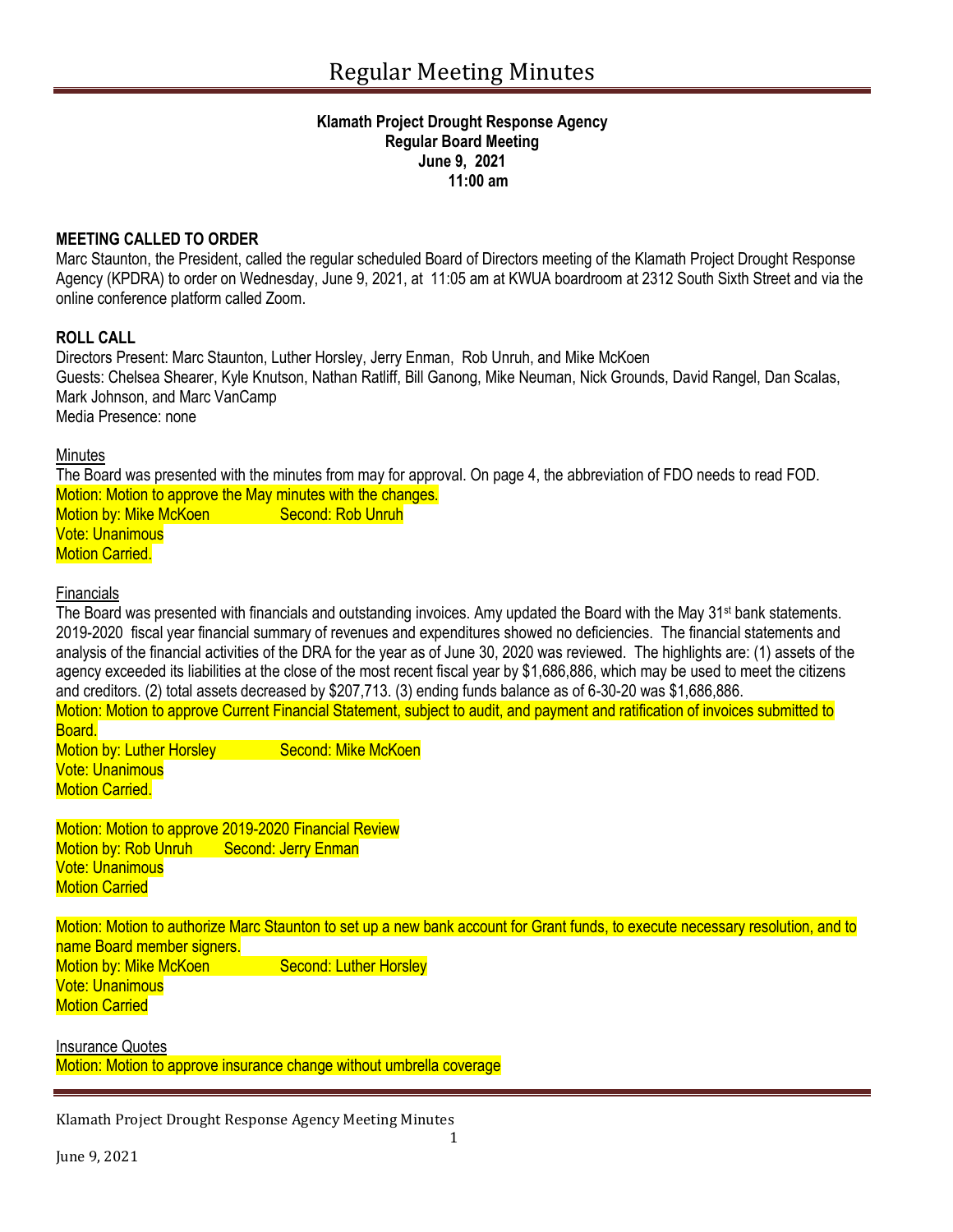Motion by: Mike McKoen Second: Rob Unruh Marc Staunton calls for vote:

Jerry Enman: No Rob Unruh: Aye Mike McKoen: Aye Luther Horsley: Aye Marc Staunton: Aye **Motion Carried.** 

Jerry asks the Nathan to put it on the agenda for the next meeting to look at the coverage for \$2 million and \$1 million to compare premiums for umbrellas

The Board was presented with the results from the new RFP from Parks and Ratliff and Isler & Co., Jerry, to see the fee schedule for Ratliff displayed on the screen. There were no other applicants; the committee recommends accepting the RFP applicants. Motion: to authorize negotiation with Parks & Ratliff for Legal Services and Isler & Co for accounting services in accordance with RFP.

Motion by: Mike McKoen Second: Rob Unruh Vote: Unanimous **Motion Carried** 

# **Status of Grant Application**

Nathan reviews the status of the grant application and funding projections. The grant is moving forward in the Reclamation channels. Mike Neumann stated that the language submitted was accepted, and Reclamation is hoping to have the grant fully funded by month-end. Secretarial approval is still needed. Currently, the grant sits with the acting Commissioner. Reclamation's Branch Chief is working on getting the financial package out, it could be as soon as this Friday. There will need to be expanded terms from March 2022, to October 30, 2022.

# **Review Information from MBK regarding current Project irrigation status**

MBK staffer, Kyle Knutson, stated that they could use satellite views to help with the verification process. Currently, it does show quite a bit of water being used. However, Mike McKoen and Rob Unruh both agreed that it is an excellent tool to have. They could gain weekly reports pending the smoke cover. Kyle stated that he would share the website with the group. Additional services can be purchased; they could use our field maps and then could track the field in real-time for a cost.

# **Review and Approve 2021 No Irrigation Program Policy and Application**

Motion: To approve 2021 No Irrigation Program Application as presented with a start date of June 10, 2021, and application received by the close date of July 30, 2021, 5 pm, removing reference to crop grown, correcting program name to No Irrigation, add "I confirm" to non-irrigation question with initial and conforming to policy. Motion also authorizes any 2 Board members to make minor technical/proofreading revisions, if necessary. Motion by: Mike McKoen Second: Jerry Enman Vote: Unanimous- Rob Unruh was not present while the vote took place Motion Carried

# **Review and Approve 2021 Domestic Well Mitigation Program Policy and Application**

The Board discussed the means to which they could offer a well mitigation policy. Mike Neuman stated that the "program is intended for help from groundwater pumping, not our leaky ditches." He continued that if there is a well that goes dry it is a State issue. The terms of this grant are related to pumping and the enhancement act. Should there be a program, districts in noncompliance of the 2021 Operations plan would not be eligible for domestic well mitigation. Marc Staunton asked Mr. Neuman who determines the affected area? He stated that in (b.3), OWRD is the authority as written. It also does not cover lands in California.

Klamath Project Drought Response Agency Meeting Minutes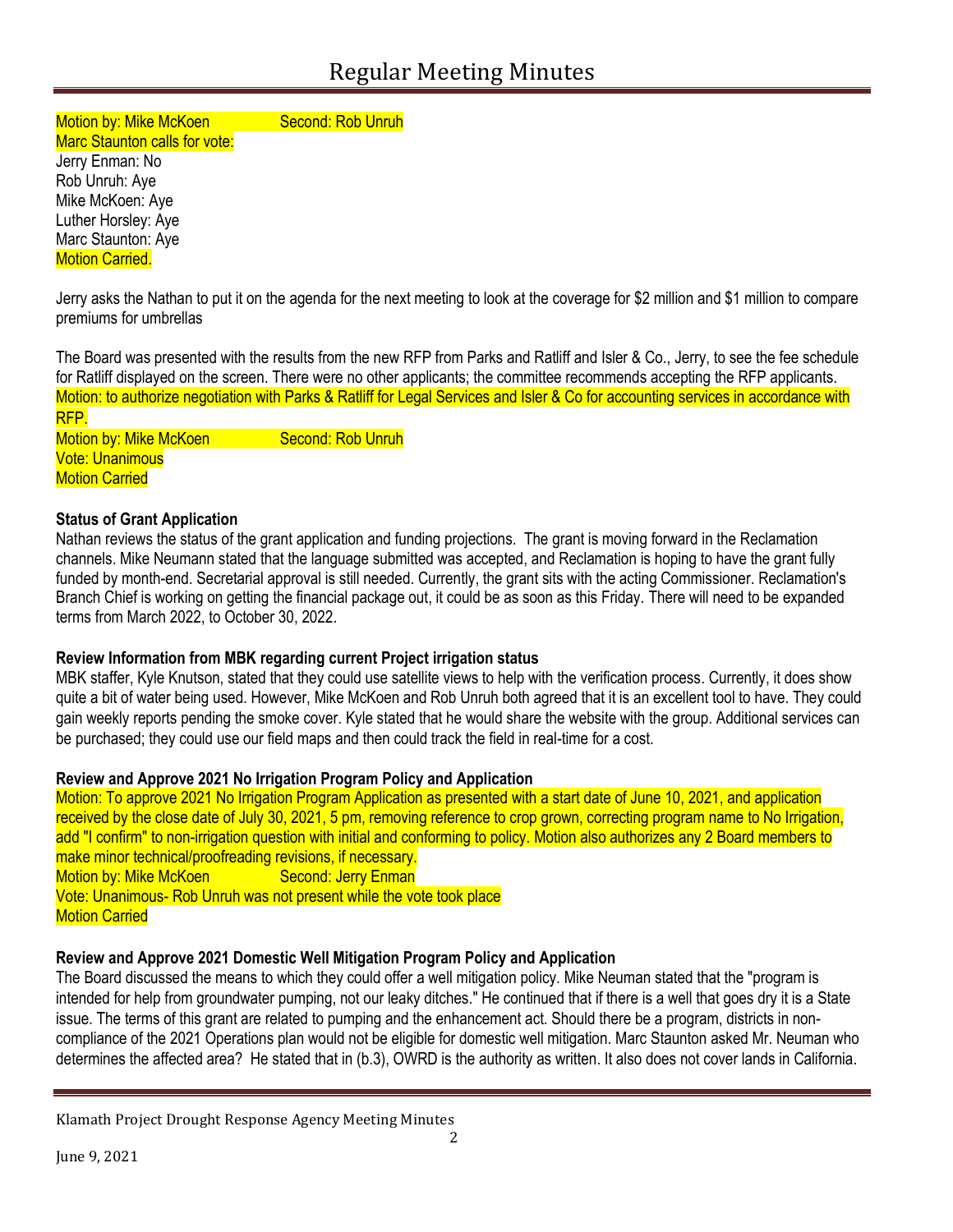Klamath County Commissioners Morris and Boyd are working on other means for a well mitigation program to assist the community.

Motion: Motion to table the Drought Well Mitigation Program due to current uncertainty. Motion by: Jerry Enman Second: Mike McKoen Marc calls for a vote: Luther Horsley-Eye Marc Staunton- Eye Jerry Enman- Eye Mike McKoen- Eye Rob Unruh- Eye

Motion Carried unanimously.

It is proposed that two application workshops will be held prior to the close of the program. MBK will advertise the program with the newspaper and KWUA will use their radio spots for advertising as well as their social media.

Motion: Motion to Authorize expenditure of up to \$10000 for publicity of 2021 Programs, at the direction of Jerry Enman, and to direct MBK to schedule appropriate workshops for program application. Motion by: Jerry Enman Second: Mike McKoen Vote: Unanimous- Rob Unruh was not present while the vote took place. Motion Carried

# **Public Comment**

David Rangel from a company named the Water Trian has offered to help with our lack of water. His organization buys water from willing sellers and moves that water via rail car to areas of need. He is capable of moving two acre-feet of water a month to our area, which would cost approximately \$60,000 per acre pending on rail costs. The Board listened to his offer. However, the need in the basin is greater than he could provide, approximately 320,000 acre-feet are needed to make the Project whole, and at \$60,000 an acre-foot, they could not afford that water.

#### **Discussion regarding the administration of additional programs if additional funds become available**

Paul Simmons of KWUA and MaryAnne Cooper of the Oregon Farm Bureau are working together for the possibility of a Project and Off Project mitigation program. He was asked if the DRA would administer it if funding was obtained. The DRA doesn't have the current authority and would have to amend its charter status to accommodate such a program. The more political question would be where does the funding goes. Paul recommended that Off Project could go to the County, and DRA could administer the On Project.

Jerry stated that he does not have time to develop Off Project plans and programs. Mike McKoen agrees, while he wants to help, it would be too much at this time, nor does he want all the "red tape" they are dealing with now. Paul Simmons stated he understands, it was asked because the KPDRA seems reliable and they are looking for a way to move funds for Off Project. It was concluded that at this time, there is not enough information to make an informed decision; if needed, the founding member districts could be polled to see what their thoughts would be.

KPDRA President Marc Staunton call the meeting into Executive Session at 2:55 pm pursuant to ORS 192.660(2)(h) to consult with counsel concerning legal rights and duties with regard to current litigation or litigation likely to be filed. The Board exited Executive Session at 2:59 pm.

Being no further business, the meeting was adjourned the meeting at 12:05 pm. Motion: To adjourn the meeting. Motion by: Jerry Enman Second: Mike McKoen **Motion Carried.** 

Klamath Project Drought Response Agency Meeting Minutes